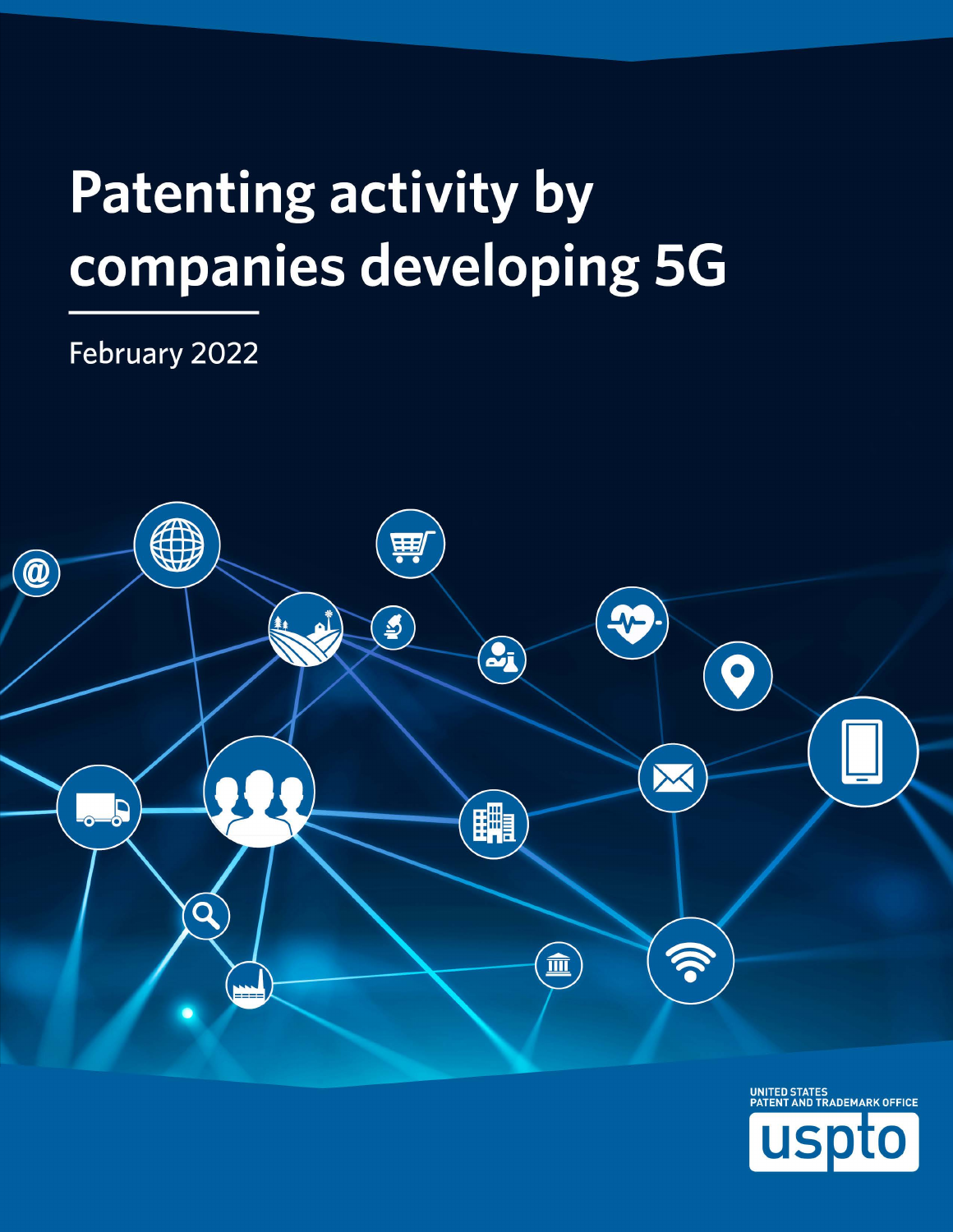**U.S. Patent and Trademark Office Office of Policy and International Affairs** February 2022

## **Patenting activity among 5G technology developers**

#### **Project team**

This report was prepared by the Office of Policy and International Affairs and its Office of the Chief Economist at the United States Patent and Trademark Office (USPTO).

Christian Hannon **Richard Miller** Michael Diehl

Mary Critharis **Andrew A. Toole** Elaine Wu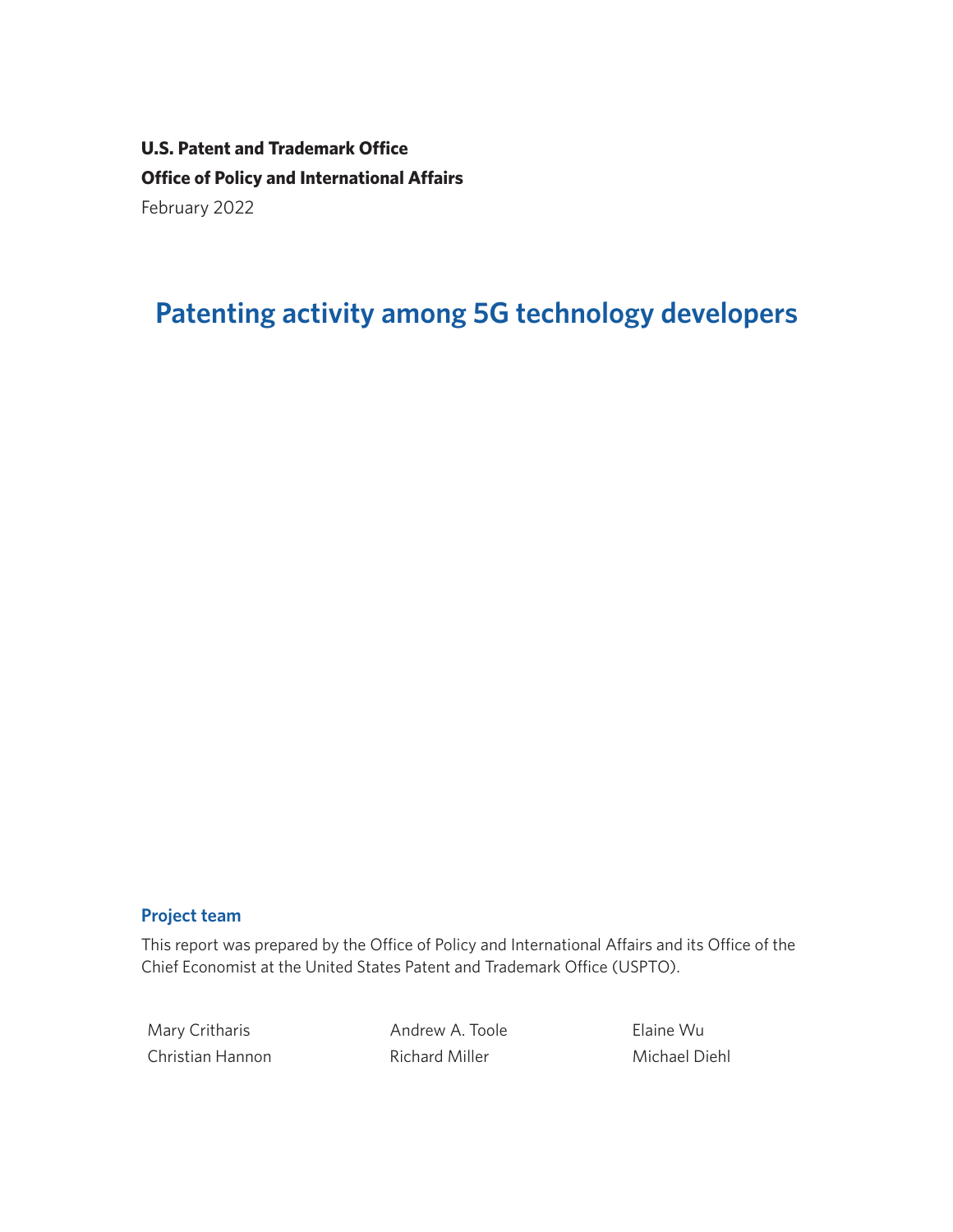## **Executive summary** Executive summary

The United States advocates for a vibrant digital economy worldwide that enables more citizens to benefit from the promise of 5G wireless communications networks. As the Biden administration and the private sector work to secure and accelerate the rollout of 5G and subsequent generation networks, interest has never been higher in 5G competitiveness. In that context, this report examines an important factor related to 5G competitiveness: patenting activity.

In recent years, many studies have attempted to identify a single global leader in 5G technologies. Because it is difficult to directly determine which company owns the most patent-protected technologies used in 5G networks, existing studies have examined company activity in 5G standardization work and patents and patent applications<sup>1</sup> declared potentially essential to 5G standards.

This report provides a broader perspective by examining more than one data set and by recognizing the variances in significance that patents have to a sophisticated technical standard, such as 5G.

Specifically, the report examines which companies have filed for more patents at the USPTO in four technologies that have seen the most patenting activity among declared patent flings: Management of Local Wireless Resources, Multiple Use of Transmission Path, Radio Transmission Systems, and Information Error Detection or Error Correction in Transmission Systems.<sup>2</sup> This approach narrows the focus to patent flings on technologies central to 5G innovation. In addition to measuring patenting activity in these four technologies, the report also examines certain patent fling attributes associated with greater value. By analyzing the question of 5G

- Unique among studies on 5G patenting activity, this report examines both (1) overall global 5G patenting trends, and (2) patent filings and value indicators in the four mostpatented 5G-related technologies.
- Based on the report's analysis of patenting activity, the six most active 5G companies are Ericsson, Huawei, LG, Nokia, Qualcomm, and Samsung.
- The findings of the report call into question claims that any single firm or country is "winning" the 5G technology race.

patenting activity from a variety of perspectives, the USPTO has generated a rich set of results that are arguably more informative of 5G competitiveness than prior studies.

The USPTO's examination shows that six 5G companies consistently competed in patenting activity: Ericsson, Huawei, LG, Nokia, Qualcomm, and Samsung.<sup>3</sup> According to the data generated for the report, no single firm dominates 5G innovation at present.

In summary, the results suggest that there remains ongoing competition among these six 5G companies in patenting activity notwithstanding media claims that a single frm may lead. Given the complexity of the results, caution is recommended when reviewing media claims of 5G dominance.

<sup>1</sup> The data examined in sections III and IV of this report include both patents and pending patent applications. This report uses the term "patent filing(s)" to refer to both patents and patent applications.

<sup>2</sup> Although these technologies are generally relevant to the development of Open Radio Access Networks (Open RAN), this study was not designed and does not purport to present a representative analysis of 5G patent activity in Open RAN technologies. Rather, the examination of the four selected technologies is one focus of a multipart examination of 5G patenting. For more information on Open RAN, see Federal Communications Commission, Notice of Inquiry in the matter of Promoting the Deployment of 5G Open Radio Access Networks, GN Docket No. 21-63, March 18, 2021, available at [www.fcc.gov/document/fcc-seeks-comment-open-radio-access-networks-0](http://www.fcc.gov/document/fcc-seeks-comment-open-radio-access-networks-0).

<sup>3</sup> The corporate names for these frms are Telefonaktiebolaget LM Ericsson; Huawei Technologies Co., Ltd.; LG Corporation; Nokia Corporation; Qualcomm Incorporated; and the Samsung Group.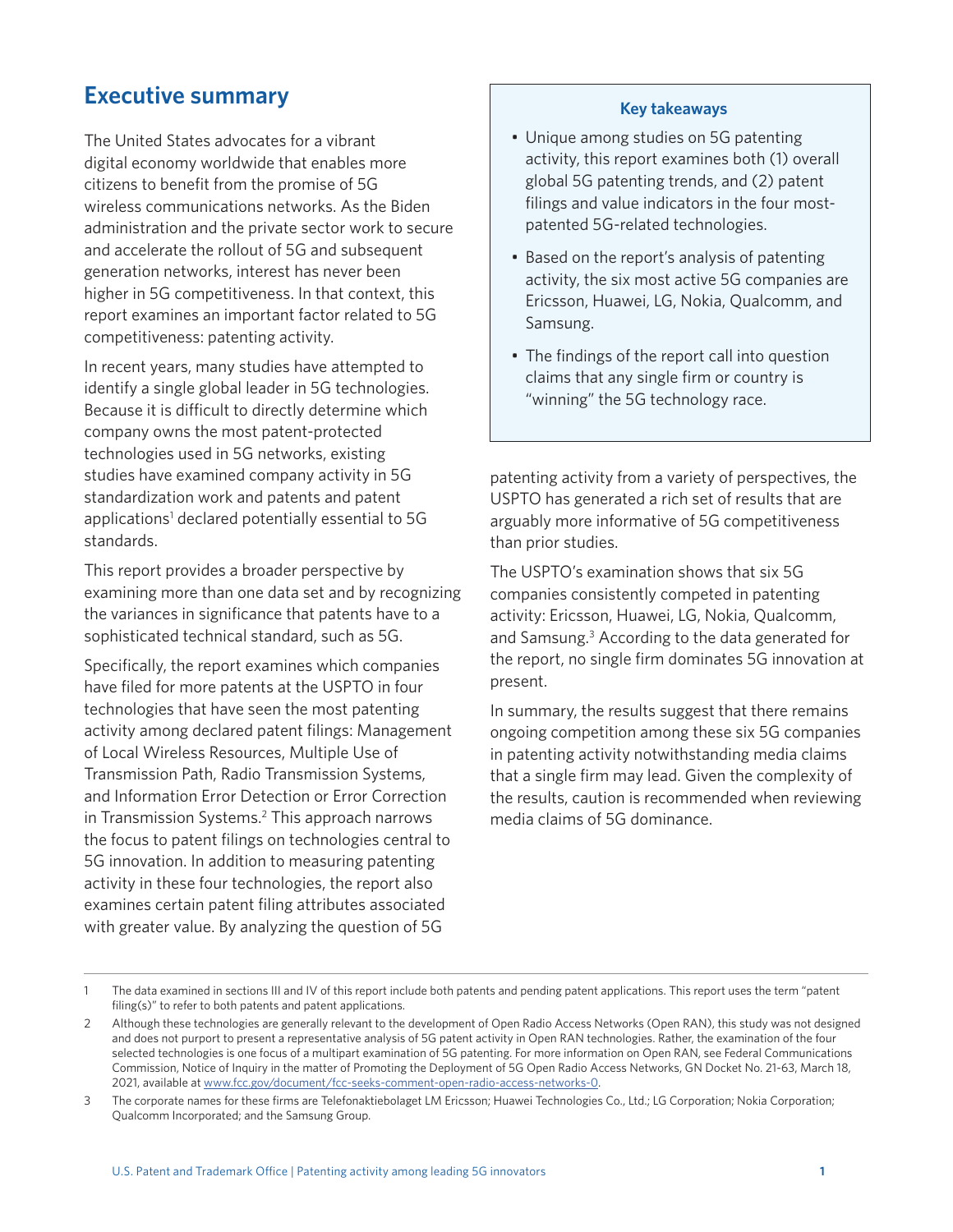### **I. Introduction**

The National Strategy to Secure 5G Implementation Plan calls on the U.S. government to "[attain] an informed understanding of the global competitiveness and economic vulnerabilities of United States 5G manufacturers and suppliers."4 Prior studies make divergent claims on 5G leadership, likely as a function of the particular data examined and methodology applied. Given difering outcomes in prior studies, this report examines multiple data sets using diferent methodologies, with a focus on the types of patent families and patent attributes that economists associate with greater significance or economic value. By examining 5G patenting in diferent ways, this report generates a rich set of results that are useful in assessing 5G innovation.

Section II of this report reviews certain 5G standards development basics, including the requirement that technology contributors identify or "declare" any patents or applications that might be relevant to 5G standards. Section III presents results and analysis on which companies have declared more 5G-related patent families, including the so-called triadic<sup>5</sup> patent families that economists generally regard as more useful information when comparing 5G-related patenting activity among global competitors. Section IV examines data not considered in any prior study, i.e., patent flings at the USPTO in the 5G-related technologies with the most intense patenting activity. This analysis permits the identifcation of the 5G companies that appear most active in these core technologies in the U.S. market. Also using the new data set, section IV examines five patent characteristics that economists generally associate with higher value. Conclusions are set out in section V.

### **II. Developing 5G standards**

Technical standards provide the blueprints that guide equipment makers. Adhering to a common standard generally allows the equipment of diferent manufacturers to interface seamlessly. Standards can promote competition and benefit consumers.<sup>6</sup>

Development of 5G standards is proceeding under the umbrella of the 3rd Generation Partnership Project (3GPP). 3GPP is a standards development organization (SDO) comprising seven national telecommunications SDOs, termed "organizational partners."<sup>7</sup> 3GPP develops technical specifications for 5G networks that may then be adopted and published as standards by its organizational partners.

Most 5G standards development occurs in technical specification groups and working groups of the 3GPP. Participants submit technical contributions for consideration as the groups work to develop a specification that addresses a particular technological challenge. In the case of 5G, many of the submitted technologies appear in granted patents or pending patent applications. To help promote subsequent licensing transactions and avoid antitrust concerns, rules were established as part of the standards development process. One of these rules requires participants to identify patents and patent applications potentially essential to the final 5G standard. In particular, the European Telecommunications Standards Institute (ETSI), one of the organizational partners of the 3GPP, requires members submitting technical proposals to "draw the attention of ETSI to any of that MEMBER'S IPR [intellectual property rights] which might be ESSENTIAL if that proposal is adopted."8

<sup>4</sup> National Strategy to Secure 5G Implementation Plan, January 6, 2021, 11, www.ntia.gov/files/ntia/publications/2021-1-12\_115445\_national\_ strategy\_to\_secure\_5g\_implementation\_plan\_and\_annexes\_a\_f\_final.pdf.

<sup>5</sup> As further discussed in section III, the economic literature sometimes defnes a patent family as "triadic" if it has at least one patent application filed with, or patent granted by, each of the USPTO, the European Patent Office, and the Japan Patent Office.

<sup>6</sup> See [www.nist.gov/services-resources/standards-and-measurements.](http://www.nist.gov/services-resources/standards-and-measurements)

<sup>7</sup> The seven organizational partners of 3GPP are the Association of Radio Industries and Businesses; the Alliance for Telecommunications Industry Solutions; the China Communications Standards Association; the European Telecommunications Standards Institute; the Telecommunications Standards Development Society, India; the Telecommunications Technology Association; and the Telecommunication Technology Committee. See [www.3gpp.org/about-3gpp](http://www.3gpp.org/about-3gpp).

<sup>8</sup> ETSI, IPR Policy at Annex 6, Clause 4.1 (emphasis in original), April 14, 2021, [www.etsi.org/intellectual-property-rights](http://www.etsi.org/intellectual-property-rights).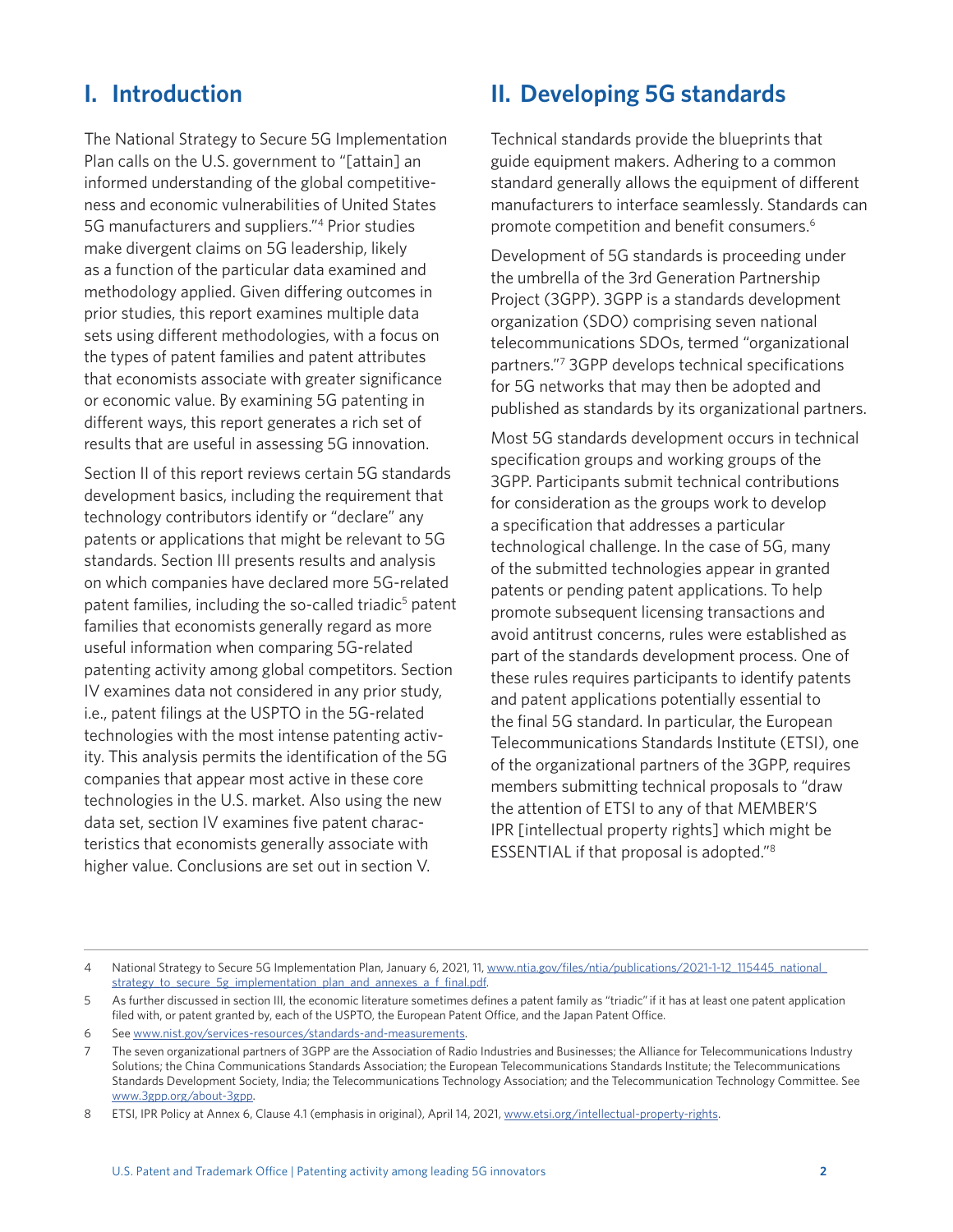Despite great interest in identifying the company<br>with the strongest 5G patent portfolio, the inquiry is<br>hard to assess. Although contributors must declare<br>natents that might be essential to the standard it<br>**to 5G standard** patents that might be essential to the standard, it may be very difficult to ascertain which patents "read on" or claim the technologies incorporated in the final standard. Essentiality may be the subject of a good faith dispute, even when the parties devote considerable resources to analysis during licensing negotiations and litigation.

Absent reliable and comprehensive direct information, existing studies have attempted to estimate 5G leadership by counting the number of technical contributions submitted by companies during standards development and/or the number of patents and applications that companies declare potentially relevant to the standard. Using these and other methodologies, four relatively recent studies<sup>9</sup> reach different conclusions as to which company leads in 5G innovation. All of them, however, identify Ericsson, Huawei, Nokia, and Qualcomm, and three of them add LG and [Samsung.10](https://Samsung.10) The results generated for this report indicate that, at present, the six firms listed are the most active in terms of patenting activity.

This section examines families of patents and patent applications declared, as of May 2021, by companies as potentially relevant to 5G standards pursuant to the ETSI requirement (hereinafter ETSI-declared 5G patents).<sup>11</sup> In what follows, "global" (or "worldwide") and "triadic" patent families are examined to help identify those companies most active in 5G [patenting.12](https://patenting.12) 

#### **Terms and methodology**

Patent families are composed of patents and patent applications that claim the benefit to one "priority" application. A priority application is a patent application that is first filed in one jurisdiction and serves as the basis for patent flings in other jurisdictions. Patent treaties allow applicants to claim the benefit of the filing date in the firstfiled jurisdiction when filing in other jurisdictions. Patent applications on the same subject matter filed in multiple jurisdictions are called patent families because they are all related to the firstfiled application. Analyzing patent families may provide a better understanding of an entity's inventive contributions because counting patents individually can overestimate a company's inventive contributions.

<sup>9</sup> While the USPTO does not necessarily endorse these studies over others, each has received press attention and applied a range of methodologies. The four are as follows: Ericsson, "Estimating the Future 5G Patent Landscape," October 26, 2018, [www.ericsson.com/en/patents/articles/](http://www.ericsson.com/en/patents/articles/estimating-the-future-5g-patent-landscape) [estimating-the-future-5g-patent-landscape](http://www.ericsson.com/en/patents/articles/estimating-the-future-5g-patent-landscape); Guang Yang, "Who Are the Leading Players in 5G Standardization? An Assessment for 3GPP 5G Activities," Strategy Analytics, March 16, 2020, [www.strategyanalytics.com/access-services/service-providers/networks-and-service-platforms/](http://www.strategyanalytics.com/access-services/service-providers/networks-and-service-platforms/reports/report-detail/who-are-the-leading-players-in-5g-standardization-an-assessment-for-3gpp-5g-activities?slid=1102435&spg=6) [reports/report-detail/who-are-the-leading-players-in-5g-standardization-an-assessment-for-3gpp-5g-activities?slid=1102435&spg=6](http://www.strategyanalytics.com/access-services/service-providers/networks-and-service-platforms/reports/report-detail/who-are-the-leading-players-in-5g-standardization-an-assessment-for-3gpp-5g-activities?slid=1102435&spg=6); Tim Pohlmann and Knut Blind, "Fact Finding Study on Patents Declared to the 5G Standard," IPlytics, January 2020, www.iplytics.com/wp-content/ [uploads/2020/02/5G-patent-study\\_TU-Berlin\\_IPlytics-2020.pdf;](https://www.iplytics.com/wp-content/uploads/2020/02/5G-patent-study_TU-Berlin_IPlytics-2020.pdf) and Matt Luby, Muzammil Hassan, and Aman Kumar, "Exploration of 5G Standards and Preliminary Findings on Essentiality," June 2020, [http://info.greyb.com/hubfs/5G%20Report%20-%201st%20Release.pdf.](http://info.greyb.com/hubfs/5G%20Report%20-%201st%20Release.pdf)

<sup>10</sup> All but the Strategy Analytics study include Samsung and LG among the top 5G companies. Other companies listed include ZTE (in the IPlytics study) and China Mobile (in the Strategy Analytics study).

<sup>11</sup> The initial data set included 141,564 patents and non-lapsed patent applications from the IPlytics database that had been declared essential to ETSI technology standards related to 5G wireless communications and its applications as of May 2021. These ETSI-declared 5G patents represent 42,712 patent families. The data set was pared down for analysis by removing all such patents that had been declared essential to standards that map to previous generations of wireless technology, such as 4G and 3G. The fnal population was 106,013 ETSI-declared 5G patents. Note that the declared essential patents are linked to firms on the basis of the firm that declares the patent potentially essential, which is not necessarily the firm to which the patent was initially assigned at grant. It is possible that some patents were obtained by firms and then declared potentially essential by the new assignees.

<sup>12</sup> The database used in this section was originally developed by scholars from Northwestern University in the United States, the Technical University of Berlin in Germany, and Mines ParisTech in France. The database is now owned and managed by IPlytics, a commercial frm based in Germany. As discussed in footnote 11, the data set excludes patents and applications also declared potentially essential to prior generations of wireless technologies, such as 4G. This approach focuses the inquiry on newer technologies.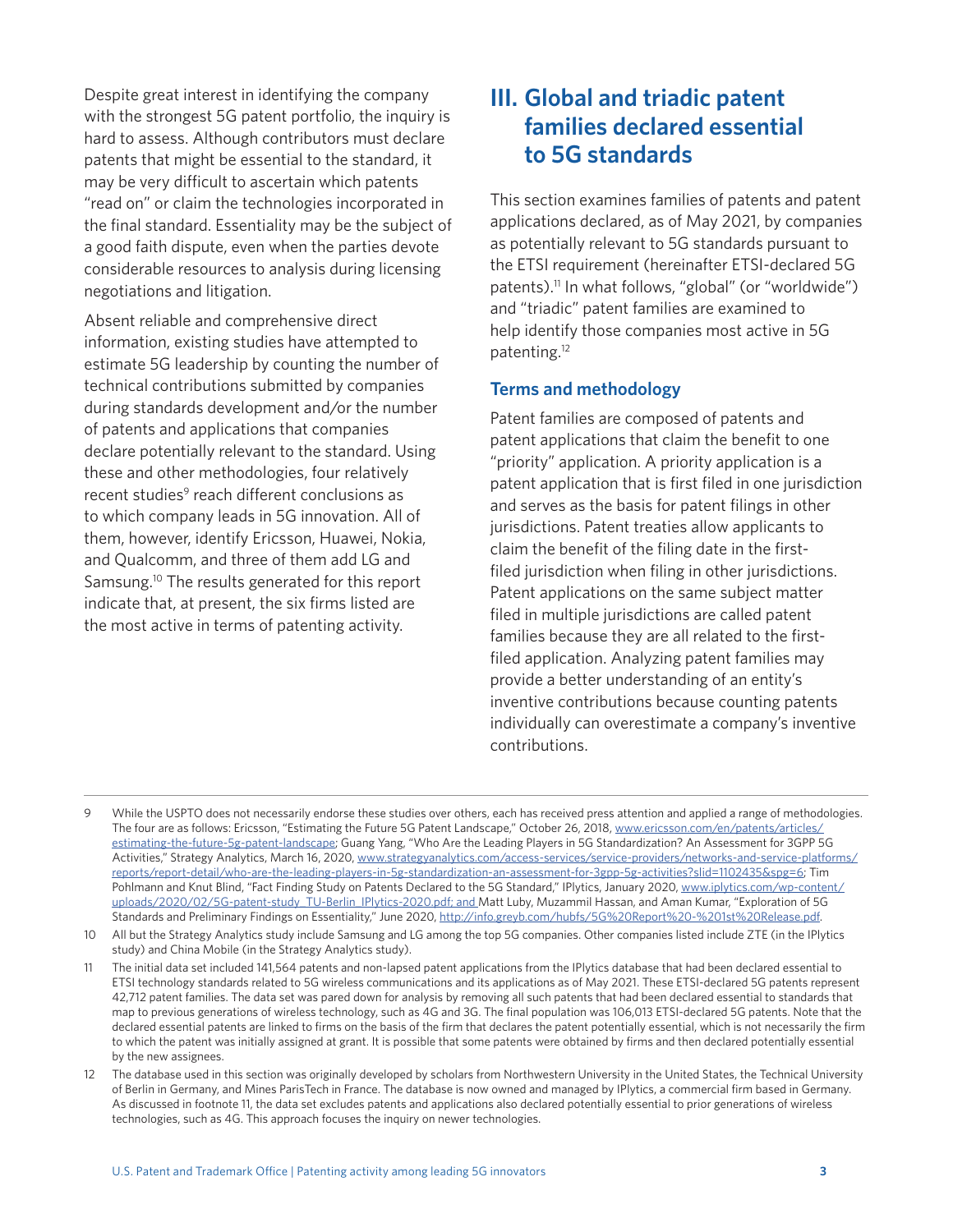As used in this report, the term "global (or "worldwide") patent families" includes those patents filed anywhere in the world. Examining global patent families declared essential to 5G standards is useful because it is a comprehensive practice. Such examination may, however, be misleading as to the value of the families if, for example, the patent owner files disproportionately in its home jurisdiction to the exclusion of flings in major foreign markets.

To address this concern, the report also examines "triadic" patent families. International organizations, such as the Organization for Economic Cooperation and Development (OECD) and the World Bank, have treated triadic patent families as a measure of national economic performance. They define a patent family as "triadic" if it has at least one patent application filed with, or patent granted by, each of the USPTO, the European Patent Office, and the Japan Patent Office. The OECD has explained:

In terms of statistical analysis, triadic patent families improve the international comparability of patent-based indicators, as only patents applied for in the same set of countries are included in the family; home advantage and infuence of geographical location are therefore eliminated. Second, patents included in the family are typically of higher value, as patentees only take on the additional costs and delays of extending protection to the countries if they deem it worthwhile. By introducing de facto a cut-off point regarding the value of patents included in this set, the upper tail of the distribution of patents by value is selected (in terms of worldwide applications), making patent family counts more informative than national or regional [counts.13](https://counts.13) 

This report adopts the same definition of triadic patent [families.14](https://families.14) The data examined in this section, from the IPlytics database as of May 2021, include roughly 106,000 ETSI-declared 5G patent [flings.15](https://filings.15)  Seven companies filed roughly 70% of these patents: Ericsson, Huawei, LG, Nokia, Qualcomm, Samsung, and ZTE. Because ZTE fled so few triadic families, that company appears only selectively in the rest of this report.

#### **Results**

Figure 1 contrasts worldwide and triadic family filings of ETSI-declared 5G patenting activity filed by the top seven firms.<sup>16</sup> The data demonstrates that companies contrast sharply between worldwide and triadic families. According to the worldwide flings for the period examined, panel (a) of Figure 1 shows that Huawei fled the highest number of ETSI-declared 5G patent families worldwide, followed by LG, Qualcomm, and Samsung. Huawei's declared flings were 12% more than those of the second-largest filer, LG, and nearly 25% more than Qualcomm's. Of worldwide flings, ZTE has declared more patent families worldwide than Nokia or [Ericsson.17](https://Ericsson.17)

Using triadic patent families, as shown in panel (b), leads to diferent outcomes. First, using this higher threshold as a tool to examine patent value signifcantly reduces the number of patent families. The vertical axis in panel (b) reaches a maximum value of 800 triadic families compared to 5,000 patent families as shown in panel (a). An examination of triadic patent families during the same period as that for panel (a) suggests that Qualcomm is the most active filer of 5G patents,

<sup>13</sup> OECD, "Basic Criteria for Compiling Patent-Based Indicators," in OECD Patent Statistics Manual, pp. 71−72 (Paris: OECD Publishing, 2009); see OECD, *Main Science and Technology Indicators*, no. 1 (Paris: OECD Publishing, 2020). Using the triadic family defnition as a measure of value can be especially helpful when considering recent patent flings and grants because good information on other useful measures, such as forward citations or patent renewals, is limited in such instances. Triadic family members have been found to generate more forward citations than their counterparts. See George Messinis, "Triadic Citations, Country Biases and Patent Value: The Case of Pharmaceuticals," *Scientometrics* 89, no. 3 (2011): 813−33. See also Hélène Dernis, Dominique Guellec, and Bruno van Pottelsberghe, "Using Patent Counts for Cross-Country Comparisons of Technology Output," *Science Technology Industry Review 27* (2001): 128−46.

<sup>14</sup> With relatively few exceptions, the economic literature has, to date, generally defned "triadic" as consisting of these three markets. In the preparation of this report, USPTO economists additionally examined a data set limited to what might be termed "quadratic" patent families, including those with flings in the four markets that the most active declarers call home (the United States, EU, China, and South Korea). The results are not presented here because they difer little from those generated by the more widely embraced triadic approach. When using the quadratic approach, we still find that Qualcomm has the most families represented, followed by Samsung, LG, Huawei, Nokia, Ericsson, and ZTE.

<sup>15</sup> See footnote 11.

<sup>16</sup> Note that patent families can be identifed only after patents or patent applications are made public. These "published" patents and applications are used in the analysis.

<sup>17</sup> These fndings are broadly consistent with results reported in the IPlytics study mentioned previously.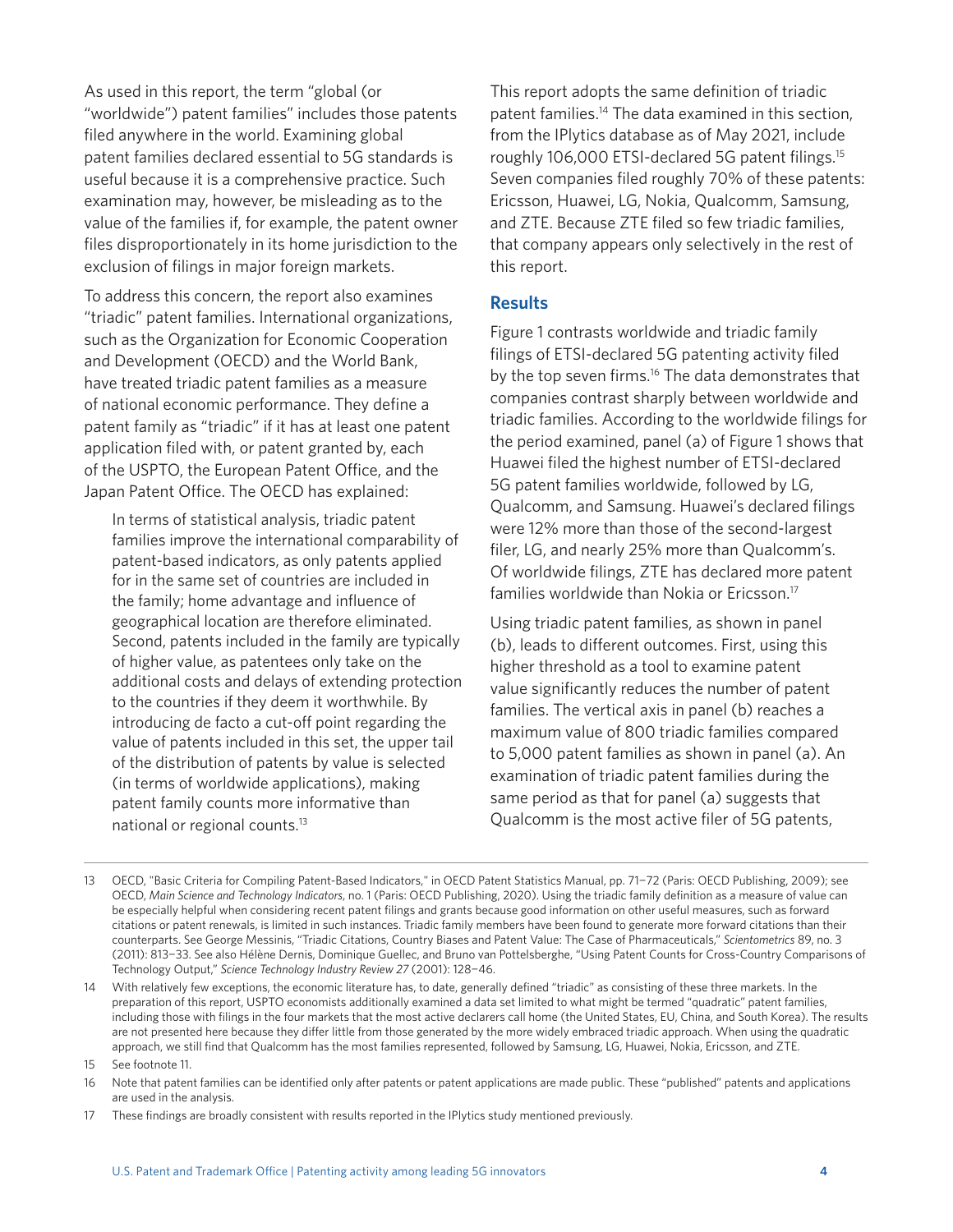#### **Figure 1: 5G-declared patent families**



#### a. Declared families filed worldwide by top firms

b. Declared triadic families filed worldwide by top firms

followed by Samsung, LG, and Huawei. It bears<br>
noting that this result is based on a "snapshot" of<br>
a particular point in time (May 2021), and that it is<br>
likely that some families that were not triadic may<br> **Competitivene** likely that some families that were not triadic may become triadic as new family members are published and/or declared essential.

Figure 1 also highlights how companies such as Huawei and Qualcomm difer in terms of worldwide and triadic 5G-related declarations. Of the roughly 4,600 patent families declared by Huawei, approximately 400 were triadic. In contrast, Qualcomm declared about a quarter fewer patent families than Huawei on a worldwide basis, yet it declared more than 750 triadic families. Samsung and LG rank high for both measures. ZTE displays the greatest contrast in worldwide and triadic flings. While ZTE joins other companies at the lower end of the range on a worldwide basis, it declared fewer than 50 triadic families, roughly one-sixth of the number declared by Nokia, which was the next lowest in the number of declared triadic families. Given that triadic families may be considered higher in value and that companies contrast sharply between worldwide and triadic families, both perspectives should be considered when evaluating patenting activity among 5G companies.

This section reviews patenting activity at the USPTO in four 5G technologies, as well as patent filing characteristics associated with competitive patent portfolios. Limiting the examination to technologies with the most patenting activity among ETSI-declared patent flings at the USPTO permits additional comparisons among 5G companies in technologies that may be more central to their research efforts, at least in terms of the number of patents granted. The subsequent review of patent filing characteristics associated with competitive portfolios shifts the focus from the number of patent filings to information on their significance. Comparing the results of these inquiries to those reported in section III increases confidence in the overall conclusions of this report.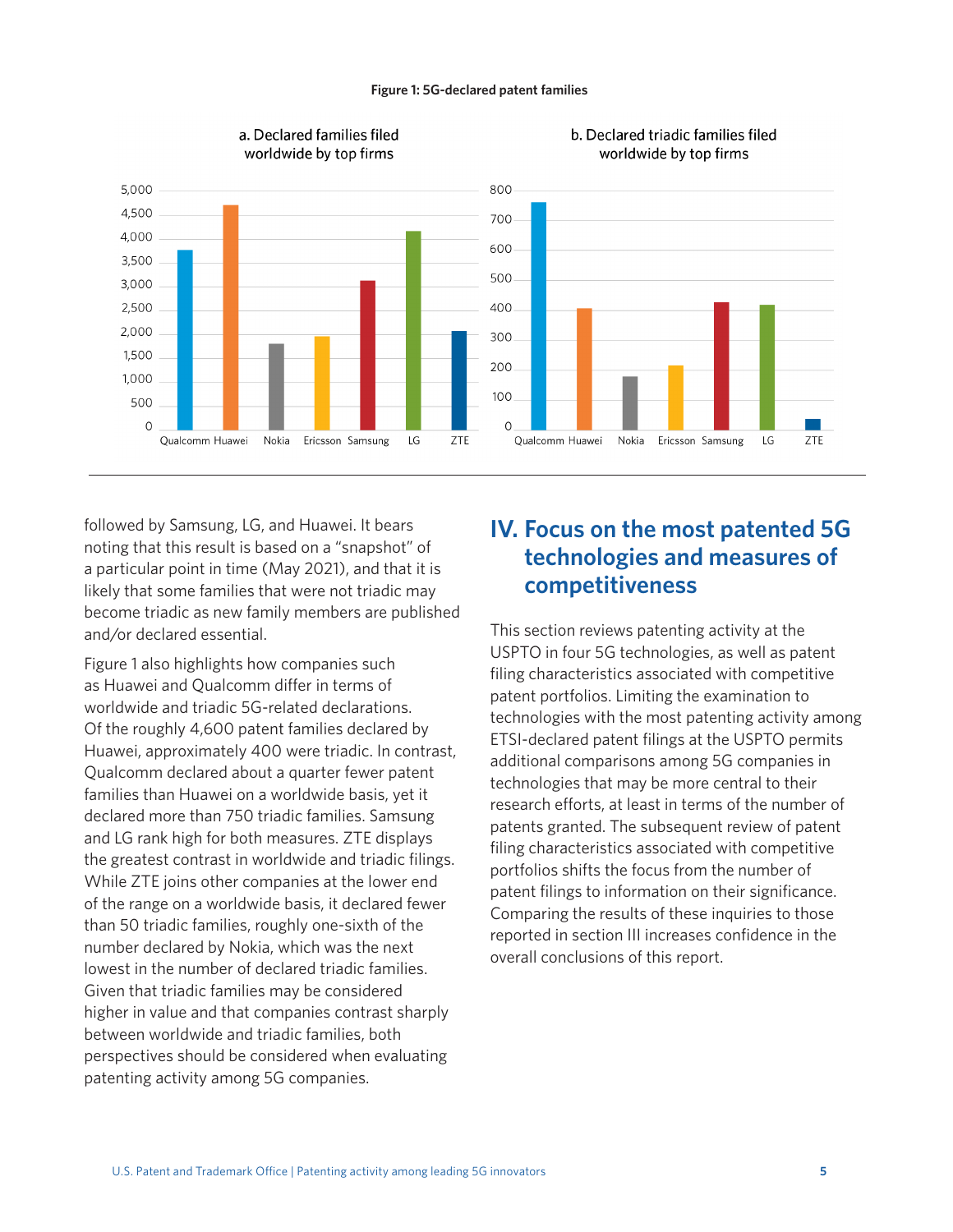#### **Patenting activity in the most patented 5G technologies**

Four technologies with the most patenting activity at USPTO among ETSI-declared flings were identifed by examining more than 22,000 ETSI-declared patent applications published by the USPTO during 2010–2021, a subset of the 106,000 ETSI-declared 5G patent [flings.18](https://filings.18) This inquiry is limited to flings at the USPTO because doing so permits comparisons among 5G companies that would not be possible across [jurisdictions.19](https://jurisdictions.19) Although 5G standards encompass a wide range of technologies, just four of them accounted for nearly half of the total ETSIdeclared patent filings at the USPTO.<sup>20</sup> Within these four technologies, the six 5G companies mentioned earlier accounted for 75%–85% of patents and patent applications. Using the nomenclature of the Cooperative Patent Classification (CPC) system, the four selected technologies were:

- Management of Local Wireless Resources<sup>21</sup>
- Multiple Use of Transmission Path<sup>22</sup>
- Radio Transmission Systems<sup>23</sup>
- Information Error Detection or Error Correction in Transmission Systems<sup>24</sup>

Table 1 (see page 10) presents the findings for the firms in the four technologies. For each company and technology, the table indicates the number of ETSIdeclared 5G USPTO patents and applications and the number of unique global patent families. The table also provides the percentage of the 5G-declared patents and applications that are members of triadic families and the percentage of patent applications granted by May 2021.

With regard to patent activity in selected 5G technologies, no company emerges as the clear leader. Measured by the number of ETSI-declared 5G USPTO patent flings, LG is the most active fler in the categories of Management of Local Wireless Resources, Radio Transmission Systems, and Multiple Use of Transmission Path, while Qualcomm is most active in the category of Information Error Detection. If patent families are considered, outcomes for the four technologies are the same, except that Qualcomm is the most active fler in the category of Multiple Use of Transmission Path. Whether patents and applications or patent families are considered, Huawei is behind Qualcomm, LG, and Samsung in terms of fling activity. Samsung is typically the thirdmost active fler except for in the category of Radio Transmission Systems, where it ranks second.

#### **Patent attributes associated with competitiveness**

In a further analysis of the more than 22,000 ETSI-declared patent applications, this report examines various patent attributes associated with technological competitiveness. Although other factors are also relevant to determining innovative activity, economists have identifed several characteristics of a company's patent portfolio as indicative of competitiveness, at least from a technology perspective. IPlytics computed a subset of these metrics for each relevant patent fling in its database, but the results for a company's portfolio broken out by the four selected CPC groups do not appear in the published literature. The five indicators included are as follows:<sup>25</sup>

24 Code H04L 1 under the CPC.

<sup>18</sup> A review of the IPlytics database found that 22,196 ESTI-declared patent applications had been fled at the USPTO since 2010. This count includes only granted patents and applications that were active as of May 2021.

<sup>19</sup> When making comparisons on the indicators examined in this section, including patents from multiple jurisdictions is problematic, because the scores developed for the quality metrics are jurisdiction-specifc. One can compare the scores within each jurisdiction, but not across jurisdictions. However, although patents filed at the USPTO have effect only in the United States, the U.S. market for 5G innovation is very large, making it an attractive place to seek a patent for 5G companies. Thus, as a complement to the global data presented previously, our focus in this section is patents filed in the United States.

<sup>20</sup> This is not to say that technologies outside the four selected are not important. Other researchers may wish to examine patenting trends in additional 5G-relevant technology classes, for example, H04J 11 under the CPC.

<sup>21</sup> This technology received the code H04W 72 under the CPC.

<sup>22</sup> Code H04L 5 under the CPC.

<sup>23</sup> Code H04B 7 under the CPC.

<sup>25</sup> Indicators were chosen based on relevance and IPlytics' ability to measure them given the data at hand.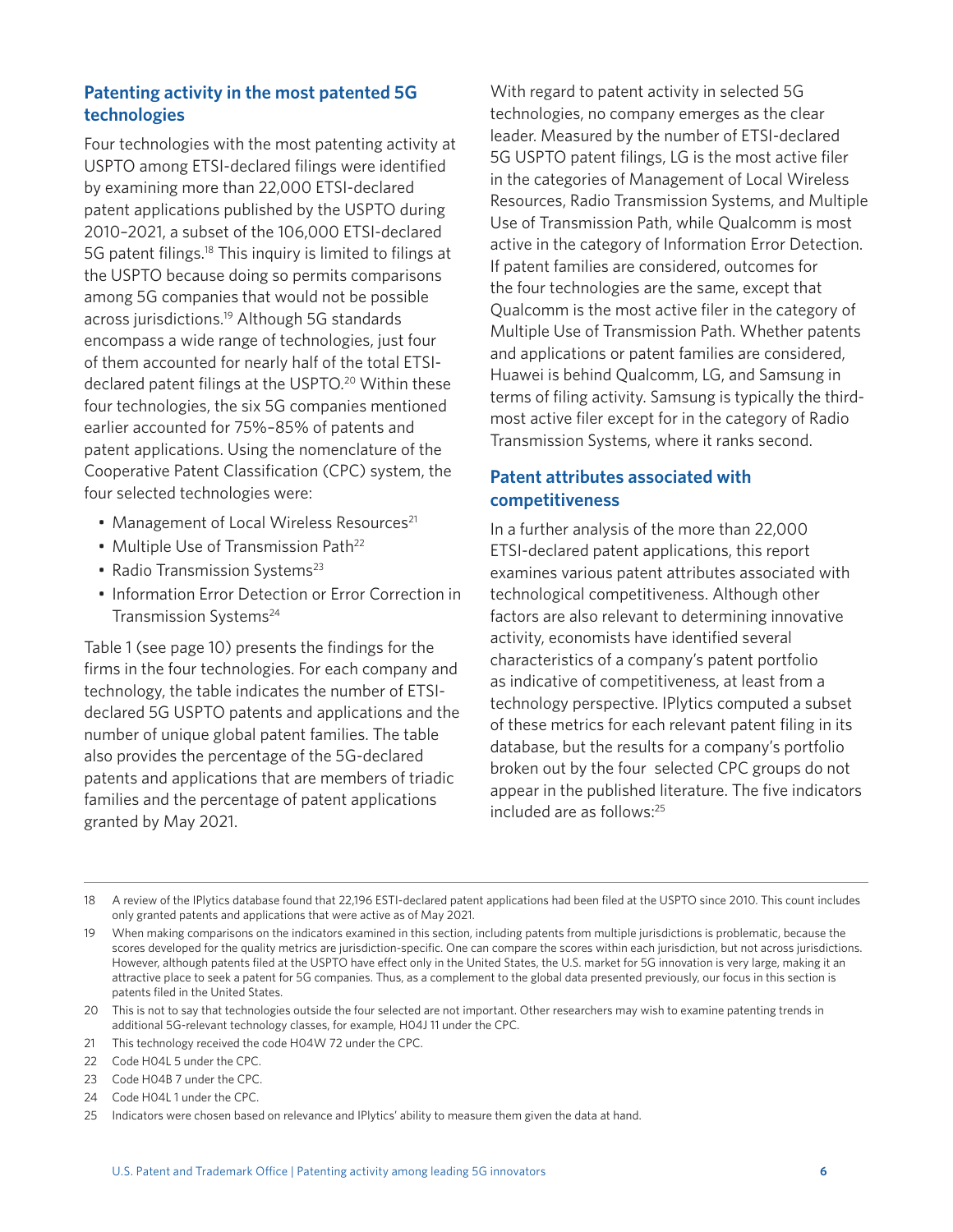- **Market coverage:** This metric reflects the collective gross domestic product of the countries spanned by the patent family in question. A patent fling in larger economies will have a higher score on this metric than filings in smaller economies. Market coverage is viewed as one indicator of patent value because applicants will have greater motivation to apply for patents in multiple jurisdictions if they think commercialization of the invention is possible and because exclusive patent rights are enjoyed over a larger economic area.26
- **Technical relevance:** This metric reflects the number of times the patent or published application was cited as a prior art reference by another patent or application.<sup>27</sup> To mitigate any truncation issues that would skew results for newer patents and applications, the technical relevance measure is adjusted by controlling for publication year. However, given that many of these patent filings were published relatively recently, this measure should be viewed with caution.
- **Radicalness:**<sup>28</sup> This metric of economic novelty is calculated by counting the number of patents cited as prior art in a patent or application, taking into account the number of prior art citations made by cited patents. Generally, the lower the number of prior art citations, the higher the degree of radicalness. A high radicalness value indicates a high degree of novelty in a certain technological area.
- **Legal breadth:** This metric is calculated by counting the number of words used in the shortest independent claim. Generally, shorter independent claims indicate broader legal breadth and vice [versa.29](https://versa.29) Broader claims are generally more valuable than narrower ones.
- **Scope:** The patent scope metric is the count of the number of distinct CPC subclasses that the examiner has used to classify the invention underlying the patent. A higher scope value reflects a wider technical applicability of the patented [invention.30](https://invention.30)

Figures 2 and 3 depict company scores on the five metrics for each of the selected 5G technologies. In this presentation, a higher score is plotted further away from the center.<sup>31</sup>

Reviewing Figures 2 and 3, several patterns emerge, but no single firm is dominant. On the "legal breadth" metric, Qualcomm is first, and Ericsson is second, followed closely by Nokia, while LG lags all others. Ericsson and Nokia generally score high on the "radicalness" measure, whereas Qualcomm and Samsung are at or near the top on the "technical relevance" scale. No strong diferences emerge on the "scope" and "market coverage" metrics. Overall, the competitiveness metrics examined for the period in question suggest that the 5G-related patent portfolios of the six companies vary.

<sup>26</sup> See OECD, "Measuring the Technological and Economic Value of Patents," in Enquiries Into Intellectual Property's Economic Impact (Paris: OECD Publishing, 2015), 92–93.

<sup>27</sup> Ibid., 103–6.

<sup>28</sup> Kristina B. Dahlin and Dean M. Behrens explain that economic literature has contrasted incremental innovation on the one hand with radical or breakthrough innovation on the other. They assert that an invention is radical if it meets three criteria: (1) it is novel (dissimilar from prior inventions), (2) it is unique (dissimilar from current inventions), and (3) it is adopted (infuences the content of future inventions). Dahlin and Behrens, "When Is an Invention Really Radical?: Defning and Measuring Technological Radicalness," Research Policy 34, no. 5 (2005): 717, 722, [www.sciencedirect.com/science/article/pii/S0048733305000764](http://www.sciencedirect.com/science/article/pii/S0048733305000764). For purposes of this report, the radicalness measure captures the backwardlooking criteria just described. It is calculated by counting the number of patents a patent or application cited as prior art, taking into account the number of prior art citations made by cited patents. Generally, the lower the number of prior art citations, the higher the degree of radicalness.

<sup>29</sup> See Alan Marco, Joshua Sarnof, and Charles deGrazia, "Patent Claims and Patent Scope," Research Policy 48, no. 9 (2019).

<sup>30</sup> See Joshua Lerner, "The Importance of Patent Scope: An Empirical Analysis," RAND Journal of Economics 25, no. 2 (1994): 319-33.

<sup>31</sup> As part of the computation process, IPlytics normalized the averages of all patents/applications from the same patent office, cooperative patent classifcation subclass, and publication year. For ease of presentation in Figures 2 and 3, an additional normalization was applied to present the results of all the measures on the same scale. The normalization has no efect on the results, but it places all of the measures on the same scale for a better graphical presentation of the results.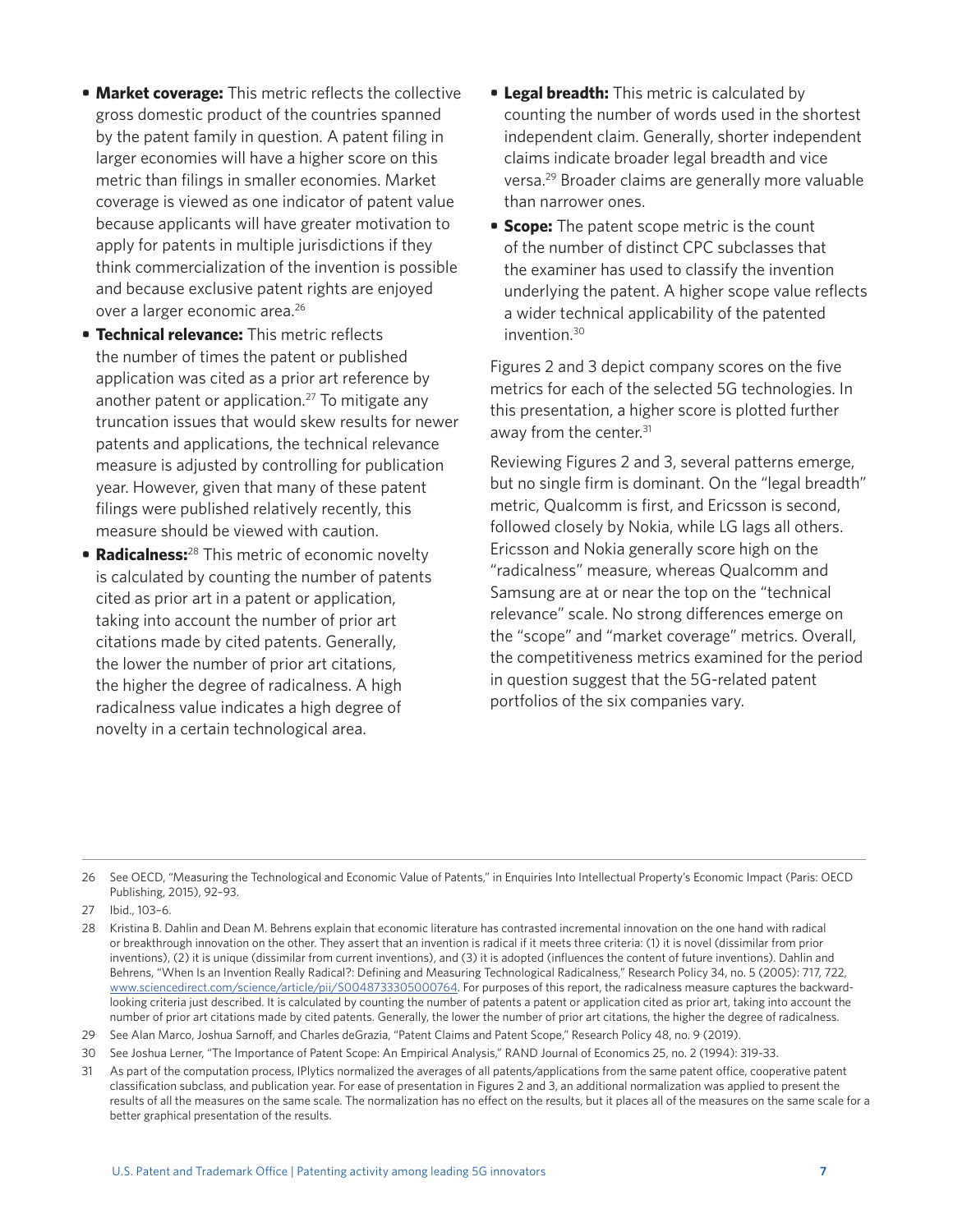**Figure 2: Comparing quality/value metrics in two CPC groups: Management of Local Wireless Resources and Radio Transmission Systems** 



**Figure 3: Comparing quality/value metrics in two CPC groups: Multiple Use of Transmission Path and Information Error Detection** 



Comparing quality/value metrics for top filers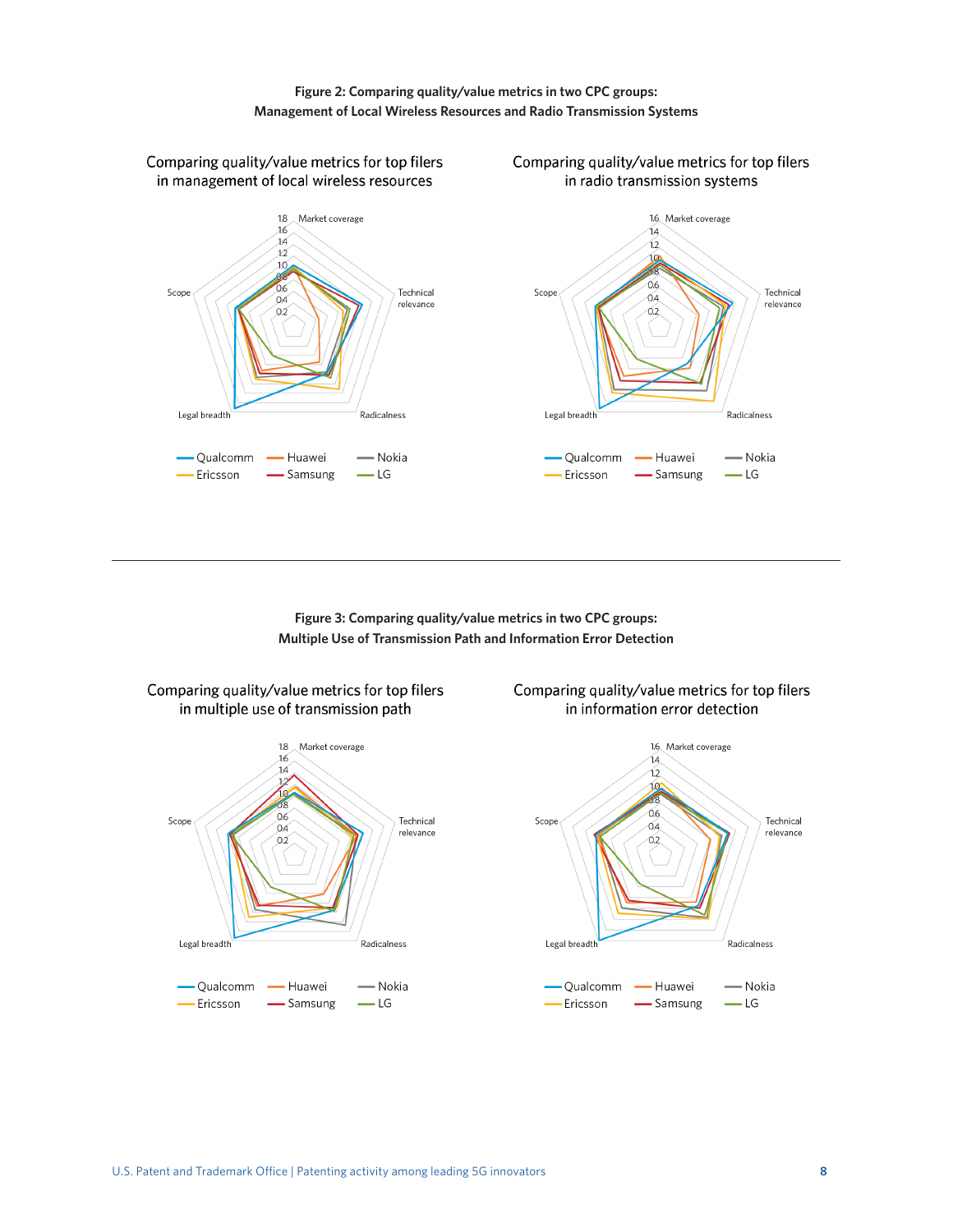### **V. Conclusions**

By assessing the issue of 5G patenting activity from a host of new perspectives, this report casts a wider net and provides more information than previous patent studies in evaluating 5G competitiveness. According to data for the period examined, the USPTO's multi-part examination of 5G-related patenting activity suggests that no single firm is "winning" the 5G technology race. Although no company consistently led in the results generated for this report, the analysis supports three key findings.

First, the six firms reviewed in this study-Ericsson, Huawei, LG, Nokia, Qualcomm, and Samsung—consistently fled more 5G-related patent applications than other companies. ZTE is sometimes mentioned as a seventh competitor, but during the period examined in this report, its patents and applications were more highly concentrated in its home market, and its patenting activity in foreign markets was smaller relative to the other six firms.

Second, according to the results generated, no single firm appeared to dominate 5G-related patenting during the period examined. While Huawei filed the most 5G-related patent families, Qualcomm fled

the most in triadic patent families (i.e., those fled in the United States, the European Union, and Japan). In four technologies with the most patenting activity among ETSI-declared flings, which account for about half of all 5G patent applications filed at the USPTO, LG and Qualcomm emerged as the most active, depending on the technology and whether patents or patent families were considered. Samsung was most often third, and Huawei was fourth, both ahead of Ericsson and Nokia.

Third, an examination of indicators that may collectively speak to patent portfolio competitiveness did not reveal a consistent leader. For the period examined, Qualcomm's patent claims had the greatest legal breadth, whereas LG trailed all others on this measure. Ericsson and Nokia ranked higher in terms of radicalness (i.e., indicating fewer prior art citations against an application during prosecution), and Qualcomm and Samsung most often led on the metric of technical relevance.